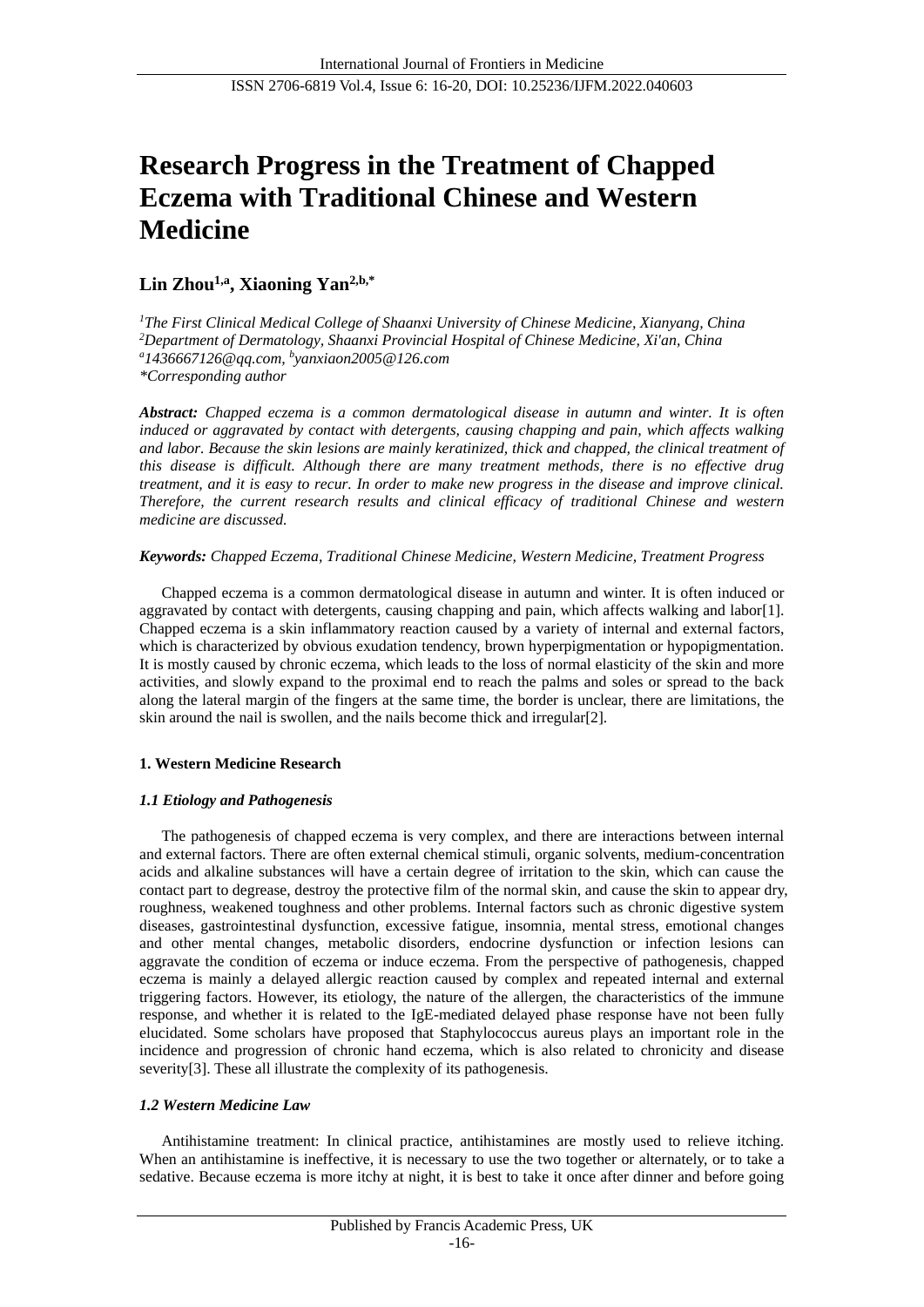## ISSN 2706-6819 Vol.4, Issue 6: 16-20, DOI: 10.25236/IJFM.2022.040603

to bed. Ebastine is often selected in clinical practice. Ebastine, as a second-generation H1 receptor antagonist, can selectively inhibit histamine H1 receptors, which can inhibit the release of histamine, and it is not easy to pass through the blood-brain barrier and has a negative effect on the central nervous system. Nervous system side effects are less[4]. Or choose loratadine. Loratadine is a tricyclic drug, which can inhibit histamine-induced allergic symptoms and improve symptoms such as itching in patients[5].

Glucocorticoid therapy: Although glucocorticoids have quicker effects on anti-inflammatory, antipruritic and reducing exudation, they are prone to relapse after discontinuation, and their long-term use is likely to cause many adverse reactions. In clinical practice, topical glucocorticoids, such as compound clobetasol propionate cream, are often used in the treatment of eczema, dermatitis, and dermatitis. reaction[6].

Antibacterial treatment: In the study of skin flora of eczema patients, it was found that the detection rate of Staphylococcus aureus was 16.67%, the detection rate of Staphylococcus epidermidis was 26.83%, and the detection rate of Malassezia was 41.67%, which was higher than normal. The skin increased significantly, confirming the role of pathogen infection and skin barrier function destruction in the pathogenesis of eczema[1, 3] ,and topical antibiotics should be used in its treatment.

Physical therapy: those with hyperkeratosis and thickening of chapped eczema skin can be soaked in hot water for 10-15 minutes, and the thick keratinized epidermis is cut off with a razor blade, and then a layer of keratin peeling agent is applied, such as 15% Urea ointment, 10% salicylic acid ointment or 0.1% vitamin A ointment [7].

Biological therapy: The production of biological agents greatly improves the quality of life of patients with moderate to severe eczema and relieves the suffering of patients. Dupilumab is the most effective biological treatment for eczema[8]. Dupilumab reduces signs and symptoms in patients with moderate-to-severe atopic eczema in the short term, and the short-term safety results of clinical trials did not reveal new safety concerns. Evidence for the efficacy of most other immunosuppressive treatments for moderate-to-severe specific eczema is only of low or very low certainty, most studies are placebo-controlled and only assess short-term efficacy of immunosuppressants, lacking the Dupilumab and other biological treatments) or newer biological treatments, there is still great uncertainty about their efficacy and safety. Therefore, its long-term efficacy and safety in the treatment of moderate to severe eczema should continue to be evaluated.

Ozone therapy: Ozone (O3) is a natural, highly unstable atmospheric gas that can be rapidly decomposed into oxygen molecules and oxygen atoms. Scientific studies have shown that ozone is a strong oxidizing gas, high doses of ozone can cause severe oxidative stress leading to inflammation and tissue damage, and low concentrations of ozone can induce moderate oxidative stress and activate antioxidant pathways[9]. Therefore, ozone can improve the healing of eczema in patients[10], and its efficacy and recovery still need a large number of clinical experiments to prove.

#### **2. Traditional Chinese Medicine Research**

#### *2.1 The Etiology, Pathogenesis and Syndrome Differentiation of Traditional Chinese Medicine*

Chapped eczema belongs to the category of "stubborn wet ulcer" in traditional Chinese medicine, which is called "broken hand and foot", "chapped sore", "stubborn wet ringworm", etc[11]. Chaoyuan Fang's "On the Origin and Symptoms of Diseases" says: "If there is less moisture and more air, the sputum will be dry, but itchy, and white shavings will come out when scratched, and it will be dry and painful. The poison gas of the Gu is shallow on the skin, hence the name Dry Fever Sore." Its etiology and pathogenesis can be summed up as deficiency of qi, blood, and body fluids, and externally related to wind, cold, dryness, and dampness. Zhao Bingnan believed that although the disease appeared externally but actually occurred internally, it was mostly caused by the spleen being damaged by diet, trapped by dampness and heat, and more caused by the evil of dampness and heat.

#### *2.2 Traditional Chinese Medicine Treatment Methods*

With the progress of traditional Chinese medicine, numerous excellent researches have enriched and developed the treatment methods for chapped eczema. The treatment methods are as follows:

The method of promoting blood circulation and expelling rash: Guan Xiao and others proposed that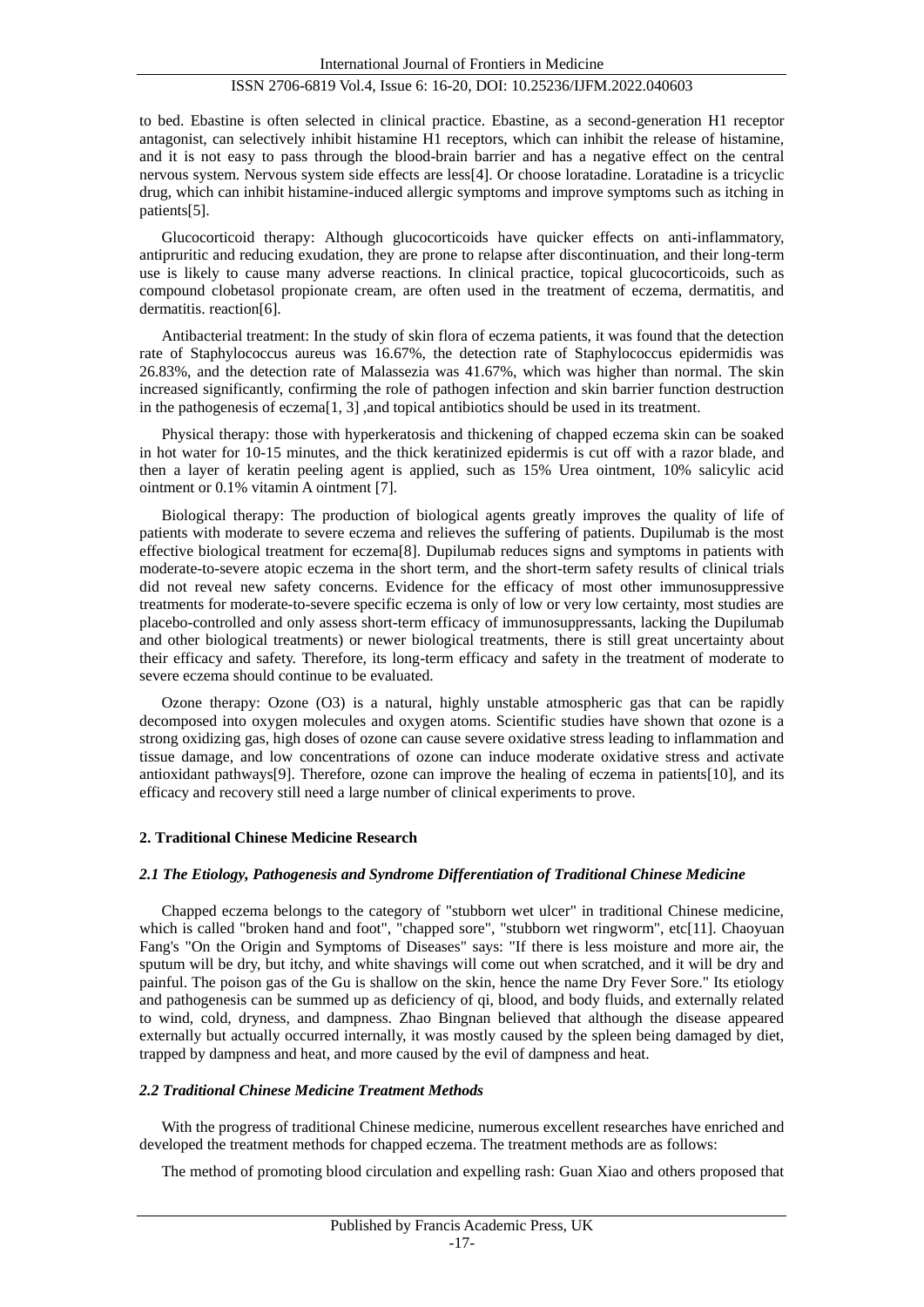#### ISSN 2706-6819 Vol.4, Issue 6: 16-20, DOI: 10.25236/IJFM.2022.040603

the pathogenesis of chapped eczema is caused by prolonged stasis, consumption of yin and blood, and dryness and wind, and the skin is not nourished, treatment should be based on promoting blood circulation and removing blood stasis, eliminating wind and moisturizing dryness. Oral administration of Huoxue Xiaozhen Decoction (Peach kernel 12g, Salvia 30g, Angelica 15g, Chuanxiong 10g, White peony root 15g, Red peony root 15g, Cortex Moutan 30g, Rehmannia glutinosa 20g, Forsythia 15g, Fresh white skin 15g, Tribulus terrestris 10g, Kochia kohlrabi 15g, licorice 6g)has the effects of promoting blood circulation, eliminating rash, moisturizing dryness and relieving itching. When treating chapped eczema of hand with blood stasis and wind-dryness, it can significantly improve the area of skin lesions, chapping, keratinization, and itching[12].

Heat-clearing and damp-dampening method: Ma Lin, Kong Lianwei and others believe that the cause is the accumulation of damp-heat for a long time, the long-term illness injures the blood, the blood deficiency produces wind and dryness, and the skin loses nourishment. Therefore, the self-made dehumidification decoction(Shengdi 15g, Moutan Bark 15g, Cicada Slough 15g, Atractylodes Root 15g, Treats 15g, Kochia Kochia 20g, White Fresh Skin 15g, Sophora Radix 10g, Fangfeng 15g, Nepeta 15g, Licorice 15g, Alisma 15g, Poria 15g) mainly clears heat, nourishes blood and moistens dryness, dispels wind and relieves itching, and relieves dampness and strengthens spleen[13].

Expelling wind and nourishing blood: Qufeng Dihuang Wan comes from the Qing Dynasty "Golden Mirror of Medicine: The Essentials of Surgical Heart Method", which mainly treats goose palm wind, "for no reason, the palm is dry and itchy, and it is even dry and slightly painful." The author does not advocate the use of excessive drugs such as glucocorticoid ointment and avitamin A capsules. Most patients take Qufeng Dihuang Decoction on the basis of addition and subtraction, and cooperate with correct nursing methods, the clinical cure rate is high[14].

The method of warming potential and removing blood stasis: Liao Jiantang advocated that "yin cannot be conquered alone, and peace is the measure, and yang will not suffer too much, but it must be secret." and "prolonged illness must be stasis", its clinical use of warming yang to subdue yang, promoting blood circulation and removing blood stasis has achieved excellent curative effect in the treatment of chapped eczema of yang deficiency and blood stasis type[15]. The specific prescription is as follows: Cooked aconite 15g, cassia twig 30g, white peony root 15g, licorice 12g, peach kernel 10g, safflower 5g, dried ginger 20g, hyssop 15g, atractylodes 15g, tuckahoe 15g, phellodendron 5g, raw keel 30g, raw oyster 30g, angelica 10g, Asarum 6g, dogwood 15g.

Nourishing yin and expelling wind: Professor Yan Xuewen believes that the basic pathogenesis of chronic chapped eczema is the accumulation of rheumatic-heat toxins in the skin. The treatment of chronic chapped eczema is based on nourishing yin and moisturizing dryness, nourishing blood and expelling wind. The prescription of "Additional Nourishing Blood and Moisturizing Drink", which is taken orally and washed externally for treatment, has a good effect[16].

Fire acupuncture: Fire acupuncture has the functions of promoting blood circulation and removing blood stasis, clearing away heat and removing dampness, clearing away heat and removing dampness, which is in line with the root cause of this disease. Fire acupuncture can quickly eliminate wind, dampness, heat, poison, and carrion in lesions, and promote the healing of skin lesions. It has the functions of removing blood stasis and removing rot, promoting the metaplasia and growth of new flesh, and repairing the skin[15].

#### **3. Summary and Outlook**

Chapped eczema is a test of daily dermatological practice. Due to the thick stratum corneum and the influence of many external factors, clinical treatment often affects the absorption of drugs, thereby affecting the therapeutic effect. The course of the disease is lingering and can last for several years or even longer. It occurs frequently in the center of the palms or soles of the feet. Therefore, it is very easy to affect work and daily life, and it is easy to recur. At present, there are various traditional Chinese medicine treatment methods for this disease, but each doctor has his own unique opinion when using clinical medicine. Only by grasping the etiology and pathogenesis of this disease can the dialectical be accurately diagnosed and the medicine can be effective , prescriptions and medicines blinded the eyes, ignoring other symptoms of patients. A person is a whole, only by adjusting the whole and applying dialectically, can a satisfactory result be achieved, otherwise the clinical curative effect will backfire. Compared with western medicine for external use, traditional Chinese medicine has not yet formed a unified external drug preparation that is popular throughout the country, which is one of the defects that must be mentioned in the treatment of chapped eczema. Fire acupuncture and other traditional Chinese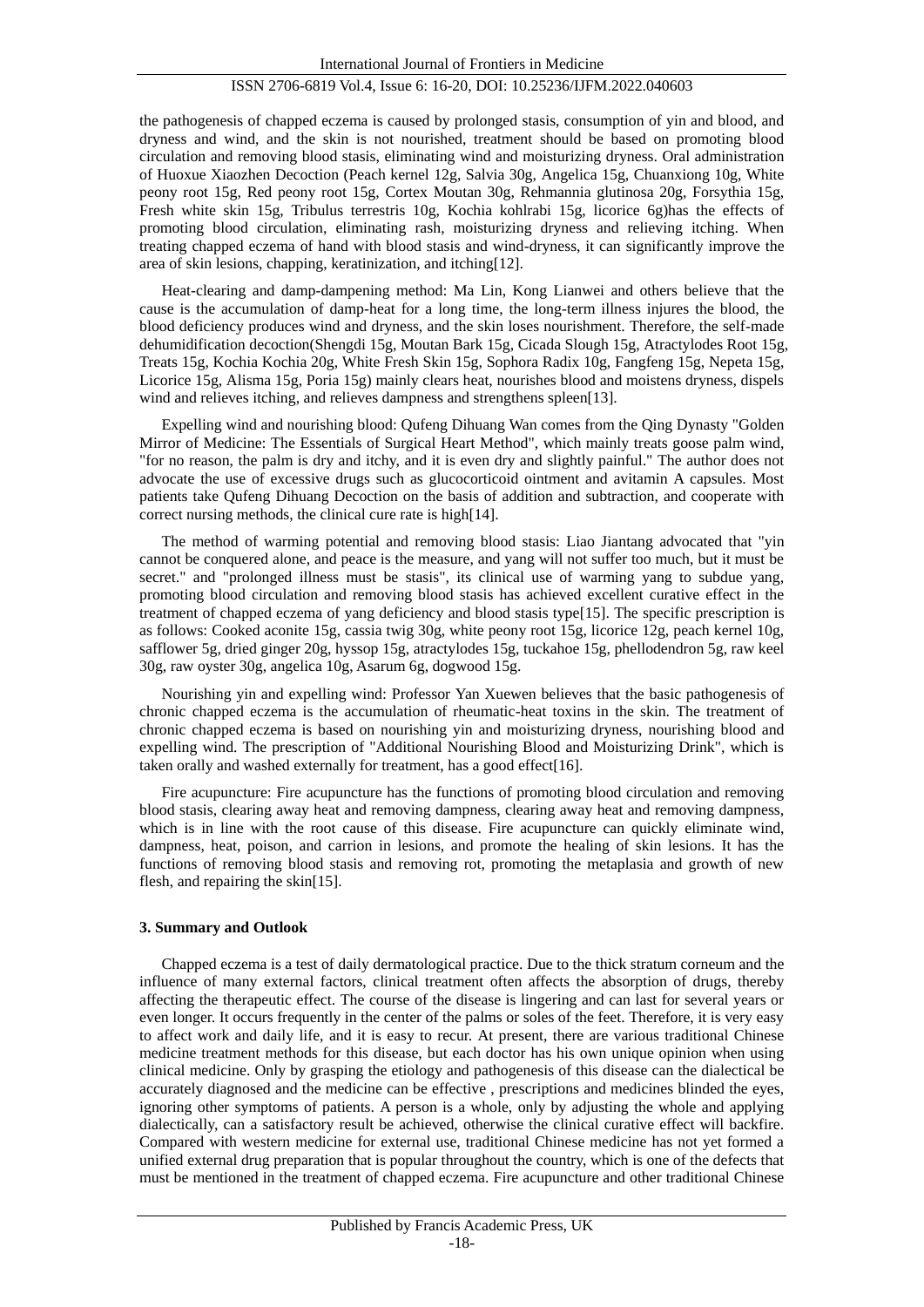International Journal of Frontiers in Medicine

## ISSN 2706-6819 Vol.4, Issue 6: 16-20, DOI: 10.25236/IJFM.2022.040603

medicine treatment methods have also enriched the treatment methods of this disease, and the integration between it and Western medicine treatment methods is also tried in clinical practice, and the clinical effect is considerable. Compared with western medicine, there are more studies on the pathogenesis and mechanism of this disease, but its etiology and pathogenesis are still being explored, many of which have not yet been clarified, and the treatment plan of this disease is still mainly formulated according to clinical symptoms. Although western medicine preparations have a quick onset of action, they have many adverse reactions, so there is no way to use them for a long time. Physical therapy plays a great role in its treatment, but it cannot completely treat the disease independently, and needs to be combined with other therapies. Although both Chinese and Western medicine have achieved certain clinical efficacy, they still have their own shortcomings. In the process of studying its pathogenesis, we should continue to explore the comprehensive treatment method of integrated traditional Chinese and Western medicine, take the essence of it, avoid its shortcomings, and double the therapeutic effect. For this disease, daily care is particularly important, avoiding friction and avoiding contact with allergic substances (metalworking fluids and skin care products are the most important exposures[17]. We should better choose Chinese and Western medicine treatment methods, so that the combination of the two can play a more positive role. According to the different clinical characteristics of patients, different Chinese and Western medicine internal medicines, external medicines and physical therapy are selected to effectively cooperate. Do our best to meet the requirements of safety, rapidity, no adverse reactions and significant clinical effects, and improve the cure rate of the disease. At this stage, it is still necessary to conduct a more in-depth analysis of its pathogenesis and treatment methods, test the effectiveness of existing treatment methods, develop new treatment methods, and make further efforts to relieve the pain of patients and improve the happiness index of patients.

#### **Acknowledgement**

Leading Talents in Science and Technology of Special Support Program in Shaanxi Province.

#### **References**

*[1] Zheng Ying, Ren Jianjun, Huo Weihong, Liang Juan, Zhou Zhe Clinical observation of Ebastine Combined with dehumidification and antipruritic ointment in the treatment of keratochapped eczema of the hand China pharmacy 2016. 27(26): 3697-3699.*

*[2] Zhao Bian Chinese clinical dermatology. 2nd Edition 2017. Jiangsu Phoenix Science and Technology Press 759 - 765.*

*[3] Wang X, Xu W, Chen Y, et al. Staphylococcus aureus colonization and chronic hand eczema: a multicenter clinical trial. Arch Dermatol Res. 2019. 311(7): 513-518.*

*[4] Zhao Honghua To observe the clinical efficacy and safety of ebastine tablets combined with dehumidification and antipruritic ointment in the treatment of keratochapped eczema of the hand Wisdom and health 2018. 4(03): 132-133+136.*

*[5] Wang Zhiying Clinical efficacy and safety of loratadine combined with dehumidification and antipruritic ointment in the treatment of keratochapped eczema of the hand Journal of Qiqihar Medical College 2018. 39(04): 449-450.*

*[6] Liu Yongjun, bu Kailai, Tu Shaozhong Clinical evaluation of compound clobetasol propionate cream in the treatment of eczema and dermatitis skin diseases Heilongjiang traditional Chinese medicine 2020. 49(04): 45-46.*

*[7] Zhao Bian Chinese clinical dermatology. 2nd Edition 2017. Jiangsu Phoenix Science and Technology Press 828-829.*

*[8] Sawangjit R, Dilokthornsakul P, Lloyd-Lavery A, Lai NM, Dellavalle R, Chaiyakunapruk N. Systemic treatments for eczema: a network meta-analysis. Cochrane Database Syst Rev. 2020. 9: CD013206.*

*[9] Sun Panpan Medical ozone through PPAR γ/ Mechanism of mTOR signaling pathway mediated autophagy regulation of chondrocytes in rats with osteoarthritis See: Fu Zhijian, editor in chief (02) ,2020.*

*[10] Wang Zhilan, Liu Liying, Zhong Yanfang, lantianhua Application of oxygen therapy combined*  with ketoconazole in the nursing of hip and back eczema in severe patients General nursing 2019. *17(07): 830-831.*

*[11] Wang wenda Effect of Huashi Runfu decoction combined with tacrolimus ointment on chapped eczema of hands and feet Chinese rural medicine 2018. 25(07): 26-27.*

*[12] Guan Xiao Clinical observation of Huoxue Xiaozao recipe in the treatment of chapped eczema of*